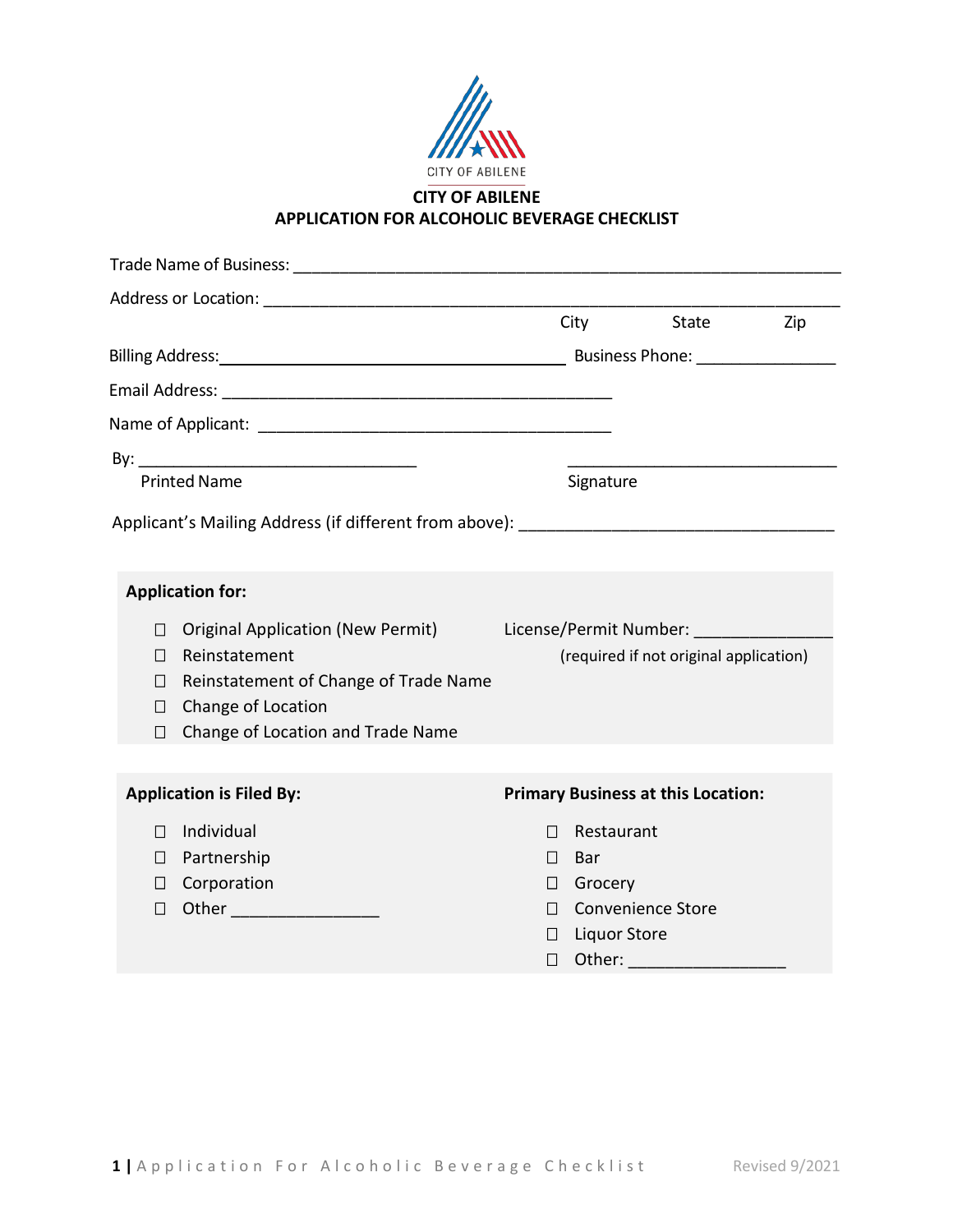### **Type of Permit You Are Applying For:**

- [AW] Manufacturer's Agent's Warehouse Permit (\$375.00 fee)
- $\Box$  [BB] General Distributor's License (\$150.00 fee)
- $\Box$  [BC] Branch Distributor's License (\$37.50 fee)
- [BE] Retail Dealer's On-Premise License (\$75.00 fee)
- [BF] Retail Dealer's Off Premise License (\$30.00 fee)
- [BG] Wine & Malt Beverage Retailer's Permit (\$87.50 fee)
- $\Box$  [BP] Brewpub License (\$250.00 fee)
- [BQ] Wine & Malt Beverage Retailer's Off-Premise Permit (30.00 fee)
- $\Box$  [BW] Brewer's License (\$750.00 fee)
- [D] Distiller's & Rectifier's Permit (\$750.00 fee)
- $\Box$  [G] Winery Permit (\$37.50 fee)
- $\Box$  [J/JD] Bonded Warehouse Permit (\$75.00 fee)
- $\Box$  [LP] Local Distributor's Permit (\$50.00 fee)
- $\Box$  [MB] Mixed Beverage Permit (no fee until 2<sup>nd</sup> renewal)
- $\Box$  [LH] Late Hours Certificate (no fee)
- $\Box$  [P] Package Store Permit (\$250.00 fee)
- [PR] Promotional Permit (\$150.00 fee)
- $\Box$  [Q] Wine Only Package Store Permit (\$37.50 fee)
- [S] Nonresident Seller's Permit (\$75.00 fee)
- [SD] Brewer's Self-Distribution License (\$300.00 fee)
- [W] Wholesaler's Permit (\$937.50 fee)
- [X] General Class B Wholesaler's Permit (\$150.00 fee)

### **THE FOLLOWING CITY SIGNATURES ARE REQUIRED IN THE FOLLOWING ORDER:**

### **1. Planning and Zoning Office – 555 Walnut, 1 st Floor**

*\*\*\* The Planning & Zoning Departmentrequires a site plan confirming separation requirements pursuant to Sec. 2.4.3.3 Subsections 32, 33, & 34 of the Land Development Code and a notarized affidavit from the Planning Services Department within the City of Abilene. Contact (325) 676-6237 for all inquiries.\*\*\**

- Location:  $\Box$  Complies with all zoning requirements relating to liquor stores.
	- $\Box$  Is not an adult entertainment enterprise.
	- $\Box$  Is an adult entertainment enterprise and complies with separation requirements as stipulated by the Zoning Ordinance.

\_\_\_\_\_\_\_\_\_\_\_\_\_\_\_\_\_\_\_\_\_\_\_\_\_\_\_\_\_\_\_\_\_\_\_\_ \_\_\_\_\_\_\_\_\_\_\_\_\_\_\_\_\_\_\_\_\_\_\_\_\_\_\_\_\_\_\_\_\_\_\_\_\_\_\_

**Date Planning & Zoning**

### **2. City Secretary's Office - 555 Walnut, 2 nd Floor**

Amount Paid \_\_\_\_\_\_

Transaction Number \_\_\_\_\_\_\_\_\_\_\_\_\_\_\_\_\_\_\_\_\_\_\_

TABC Paperwork Signed & Sealed on \_\_\_\_\_\_\_\_\_

\_\_\_\_\_\_\_\_\_\_\_\_\_\_\_\_\_\_\_\_\_\_\_\_\_\_\_\_\_\_\_\_\_\_\_\_ \_\_\_\_\_\_\_\_\_\_\_\_\_\_\_\_\_\_\_\_\_\_\_\_\_\_\_\_\_\_\_\_\_\_\_\_\_\_\_